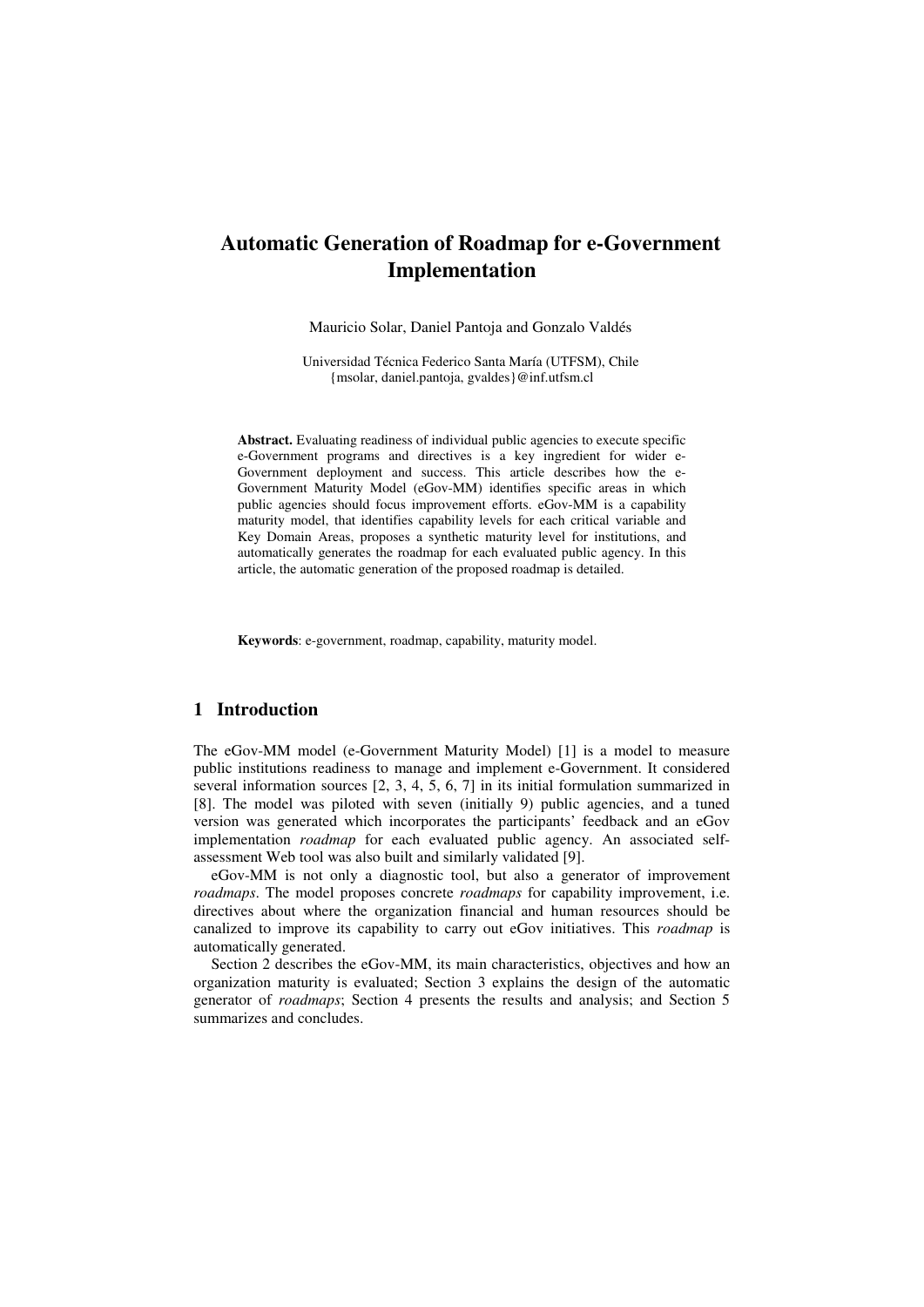## **2 Model of Capabilities and Maturity**

One goal of the eGov-MM is to generate *roadmaps* for progressive evolution of capabilities and maturity. To this end, first we describe the generic model used to define the capability levels for each model variable; then we describe the relation between variables capabilities and their respective Key Domain Areas (KDAs); and finally we describe how the organization maturity is determined from its KDA capabilities.

#### **2.1 Capability and Maturity Levels**

The capability is a measurement of the state of each KDA that contributes to support the organization development. The capability of a KDA is determined using the capability level (*CL*) of each of its Critical Variables, i.e. what is really evaluated is the capability of these variables to satisfy certain requirements. The capabilities of the critical variables are weighed according to their importance to give a final KDA *CL*.

The *CL* of a KDA and its critical variables determine the organizational maturity level (*ML*). The *ML* is a property of the organization as a whole; each *ML* corresponds to a predetermined configuration of KDAs in predefined *CLs*. The model allows, once the current *ML* is assessed, to identify the states required to advance to a higher level and propose a "*roadmap*" to improve the organization.

## **2.2 Generic Capabilities Model**

For each KDA there is a measurement scale from 1 to 5, associated with a generic qualitative capabilities model that ranges from "*initial capabilities*" to "*integrated capabilities*"; the values are shown in Table 1.

| <b>Capacity Level</b>            | <b>Description</b>                                              |  |
|----------------------------------|-----------------------------------------------------------------|--|
| Level 1: Initial capabilities    | There is evidence that KDA has been recognized and needs to     |  |
|                                  | be approached                                                   |  |
| Level 2: Developing capabilities | There is no formal training or procedures spreading, and the    |  |
| (repeatable but intuitive)       | responsibility to follow them falls to each individual          |  |
| Level 3: Defined capabilities    | The procedures are not sophisticated, but are the formalization |  |
|                                  | of existing practices                                           |  |
| Level 4: Managed capabilities    | Established standards and norms are applied through the         |  |
|                                  | organization. Tools are mainly automated.                       |  |
| Level 5: Integrated capabilities | Procedures have become best practices, and continuous           |  |
| (Optimized)                      | improvement is applied                                          |  |

**Table 1.** Capacity levels of the maturity model

The capability levels of each KDA are built from the levels of their variables. For each level, several aspects are considered (incrementally in each level): awareness; human resources training; communication; procedures and practices; compliance of standards and norms; tools and automation; and involvement and responsibility.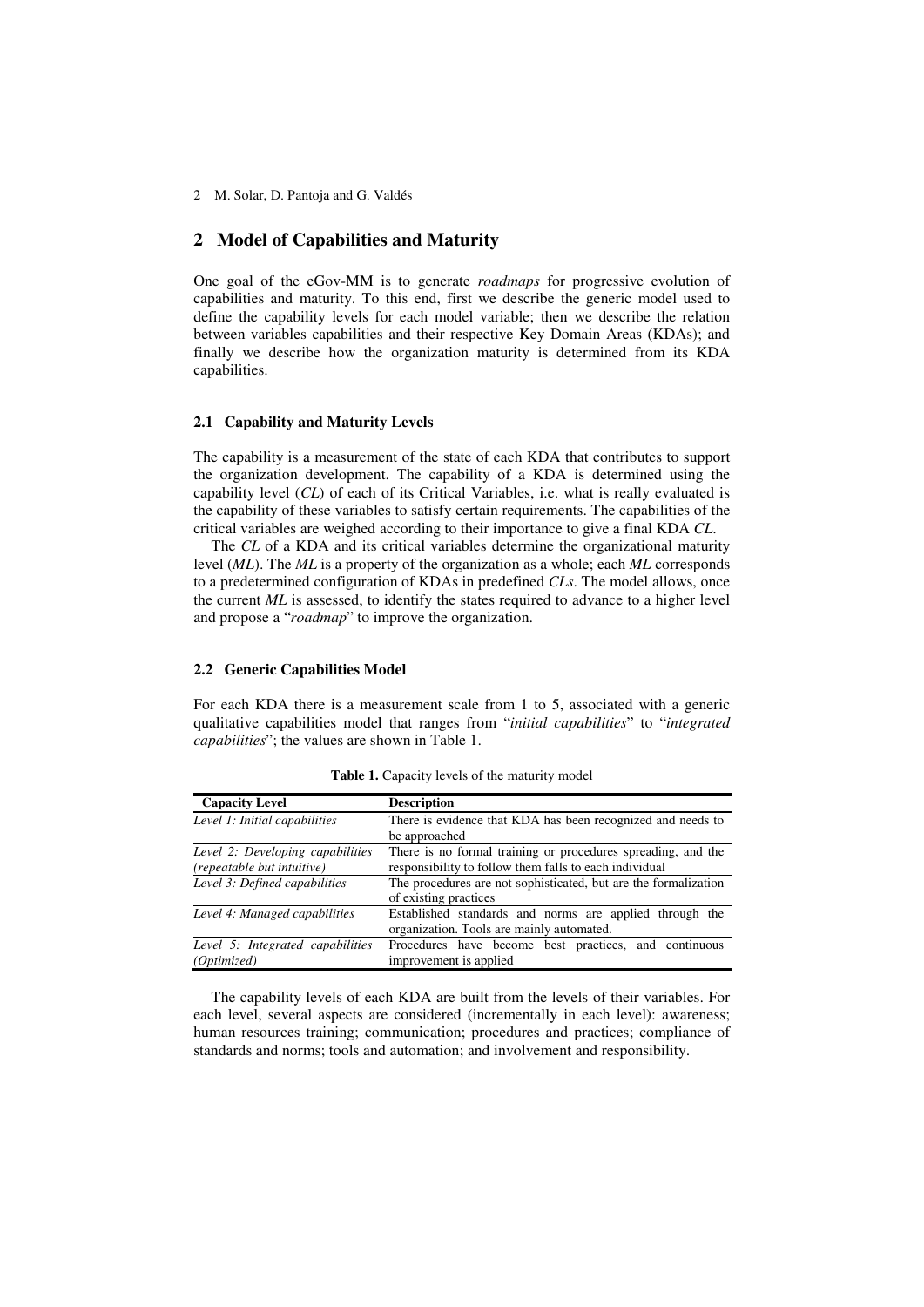#### **2.3 Relationship between Capability Variables and KDAs**

The capability level (*CL*) of a KDA is generally the average of the *CLs* of its critical Variables  $V_i$ . To accommodate eGov strategies or country development levels with different variables relevance, weights are used for each variable group. Thus, the *CL* of a KDA is the *weighted average* of the *CLs* of its variables *V<sup>i</sup>* (see Eq. 1).

$$
CL_{KDA} = \frac{\sum_{i=1}^{n} CL(V_i) * W_i}{100}
$$
 (Eq. 1)

The weights  $W_i$  used in the first model applications (pilot and initial massive application) are shown in [9].

### **2.4 Organizational Maturity Model**

Maturity is a property of the organizational unit as a whole, and the maturity level (*ML*) is obtained from the KDA capacity levels that the unit has. Thus, each *ML*:

- Frames a set of KDAs for a given *CL*.
- Establishes equivalence among eGov implementation maturity of units.
- There are several options to determine an organization maturity, namely:
- 1. Minimum *CL* among all KDAs
- 2. Average *CL* of all KDAs
- 3. Predetermined KDA configuration, using a set of values for all KDAs in model.
- 4. Configuration of high-priority KDAs, using a set of *minimum* values for all KDAs in the model.

The last criterion (Configuration of high-priority KDAs) was adopted in eGov-MM [9]. The organization *ML* is determined (Eq. 2) by a set of values for all KDAs in the model.

$$
ML_1 = \text{Conf}_1(\text{CL(KDA}_1), \dots, \text{CL(KDA}_i))
$$
  
\n
$$
ML_2 = \text{Conf}_2(\text{CL(KDA}_1), \dots, \text{CL(KDA}_j))
$$
  
\n
$$
\dots
$$
\n(Eq. 2)

$$
ML_5 = \text{Conf}_5(CL(\text{KDA}_1), \dots, CL(\text{KDA}_k))
$$

This mechanism was selected for eGov-MM for its flexibility to allow graduating progress according to specific eGov strategies, since it only requires to fixing a minimum set of KDAs that are important for a given *ML*; development criteria and rates for other KDAs are left to the organization. The actual criteria to use can be extracted from domain specialists or agencies leaderships; e.g. from phrases such as:

- "Maintaining enterprise architecture is an advanced issue, which allows aligning business objectives and computer networks … and thus should not be requiring nor evaluating for lower *MLs*…"
- "It is very important to start by aligning the IT, eGov and of business strategies … this should be required even for lower *MLs*".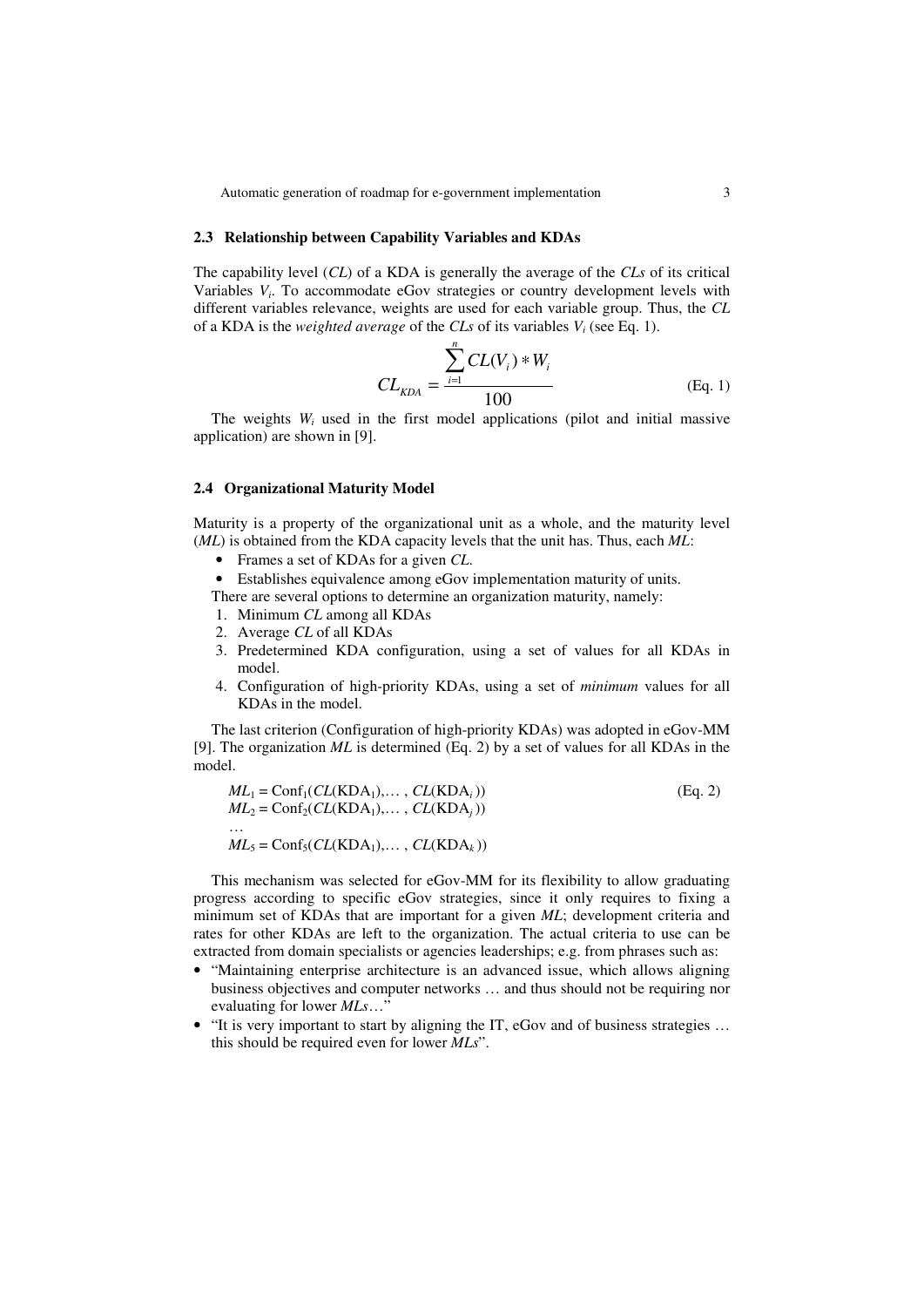## **3 Design of the Automatic Generator of** *Roadmaps*

*Roadmaps* play a leading role in the continuous improvement cycle proposed by the model, since they constitute the direct recommendations to advance to a higher level of maturity.

It is therefore, fundamental for the design of a *roadmaps* system to consider the challenge it implies to automatically generate recommendations, and in particular for this model, it has a high complexity standard since the system must consider strategic aspects that will indorse an optimum upgrading through the maturity levels (*ML*).

#### **3.1 Previous considerations**

To guarantee that the *roadmaps* automatically generated by a system are optimum, 4 key factors must be considered: bounding KDAs; variables weight; load balance; and "almost" variables, hereunder detailed.

### **Bounding KDA**

The first factor is to generate *roadmaps* for those KDAs that are bounding the upgrading to the next level of maturity. This means to only generate *roadmaps* of the areas that do not accomplish with the *CL* necessary for the next *ML*. This consideration is because in most of the cases there will be *CLs* of the KDAs that will meet with the requirements of the next *ML* and only a few that are limiting the advance.

### **Variables Weight (***Wi***)**

This is a high relevance factor, since the fundamental basis of the quality or the optimization of the *roadmaps* system lies in the weight of the variables, *W<sup>i</sup>* .

Considering that the variables have a weight  $W_i$  that represent their importance within the KDA, it is fundamental to mathematically control the supply to the *CL* of the KDA represented by the increase of the *CL* of that variable.

In most of the cases, following this logic, it will be only necessary to increase the *CL* of an amount of variables less than the total quantity of the area in order to obtain the increase of a *CL* of the total KDA.

#### **Load Balance**

This factor establishes that *roadmaps* must generate an advance with homogeneity along the *CLs* of the variables of the institutions' KDAs. The basis of this factor is a contradictory concept in the short term, but fundamental in the long term, since the maturity levels implicitly involve a homogeneous advance through the *CLs* of the KDAs, and furthermore, in practice the differences between *CLs* of the same area variables create withdrawing behaviors from the optimum management.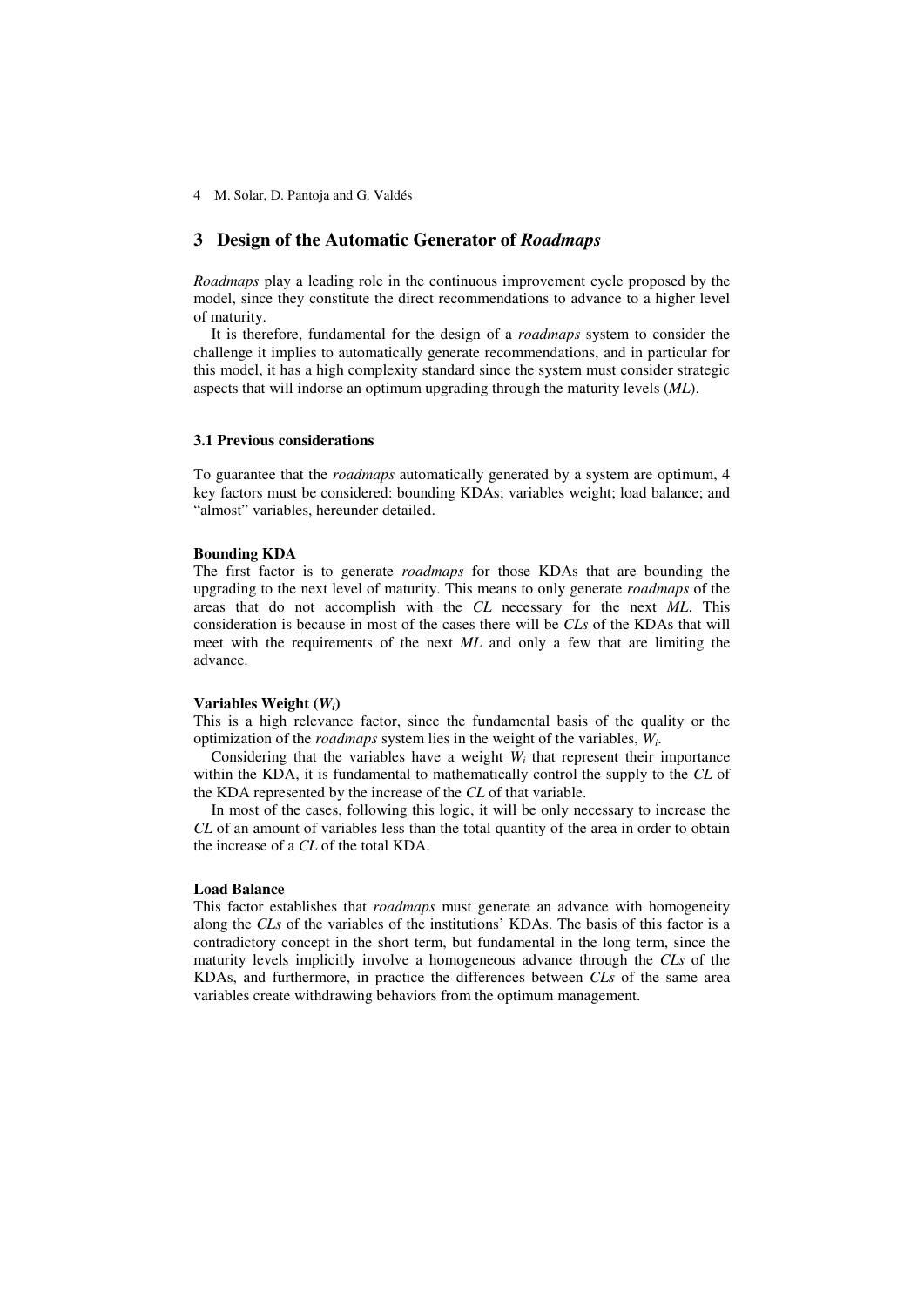#### **"Almost" Variables**

Another fundamental factor that must be taken in consideration in the system design are the "almost" variables that allow a variable – in spite of having the same *CLs* of the *roadmaps*. These variables classification correspond to those that although they are in a certain *CL*, they meet with the conditions required of a higher *CL*. This is a common case since in spite of the quality of the *CL* classification by variable, reality is always more complex, and another can be closer to upgrading to the next level.

In the design context of the *roadmaps* system, these variables must be favored in fair conditions with respect to other variables, since its increase of *CL* will require less effort that a common variable.

#### **3.2 Algorithm Logic of the Automatic** *Roadmaps*

Automatic *roadmaps* generation algorithm logic developed considers all the key factors above mentioned to assure that the generated *roadmaps* are the best recommendations so the institution can accomplish the next *ML*. This logic is divided basically in the following 5 main stages.

#### **3.2.1 Determination of Limiting KDAs**

This phase is based on one of the 4 key factors to be considered, which postulates that in most of the cases the institution can be limited to upgrade to the next ML for only a few KDAs and not for the total of them.

Therefore, the first step of the algorithm consists in identifying the KDAs that are limiting the upgrading, so as to later only generating *roadmaps* in these areas.

In case none of the KDAs of the institution meet with the *CL* of the following *ML* all the KDAs are considered limiting KDAs.

#### **3.2.2 Definition of the Levels that the Limiting KDA must increase**

This step is in charge of the immediate management of a technical problem, that is to say, that the limiting KDAs could need to increase more than one *CL* so the organization will increase only one *ML*. Because of this, the second stage of the algorithm consists in reviewing how many *CLs* must increase each area so as to allow the upgrading of the institutions to the next *ML*.

However, the *CL* of the KDA is obtained by means of a weighting of the *CLs* of the variables (Eq. 1), which eliminates the decimal component of the final result. Therefore, in most of the situations there is a remainder of the percentage of the *CL* of the area that must be considered to optimize the *roadmaps* generation.

For example, Table 2 shows a KDA with its corresponding *CLs*.

**Table 2.** Capability level of variables into a KDA

| KDA               | V:                                | W. |  |
|-------------------|-----------------------------------|----|--|
| Vision.           | Communication to stakeholders     | 25 |  |
| <b>Strategies</b> | Strategies Alignment              | 15 |  |
| and               | <b>High Management Commitment</b> | 30 |  |
| Policies          | Resources Asignment for eGov      | 30 |  |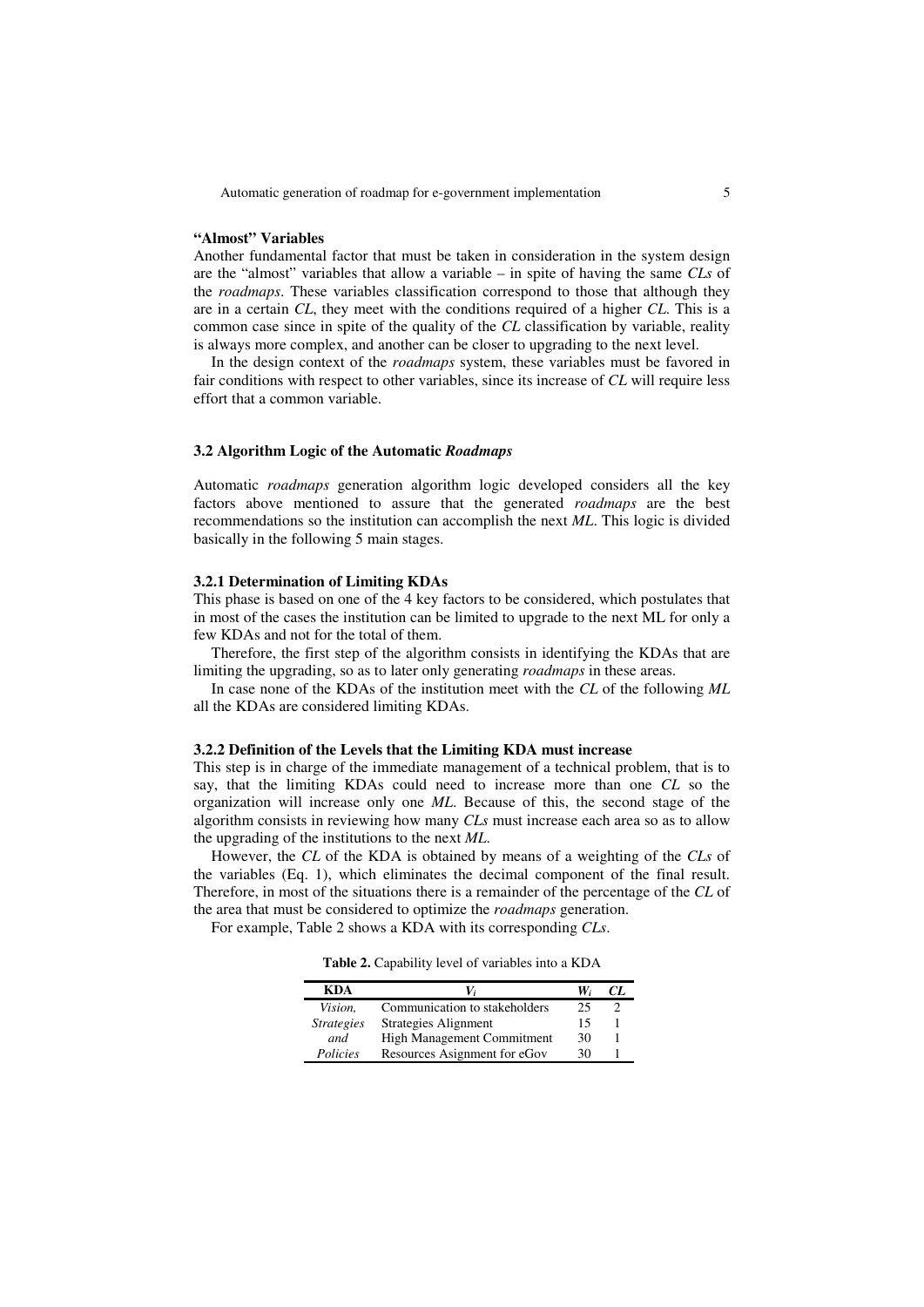Applying equation 1 for the calculation of the *CL* of the KDA, the results of Eq. 3 shows that the KDA "*Vision, Strategies and Policies*" is in a *CL* 1, but has a 25% capability from the second level, therefore, *roadmaps* are optimum, they just must increase the *CL* of the area in a 75% and not in a 100%.

$$
CL_{KDA} = \frac{50 + 15 + 30 + 30}{100} = \frac{125}{100} = 1.25
$$
 (Eq. 3)

## **3.2.3 Identification of the "almost" Variables by Area**

This step of the algorithm is directly related to one of the key factors mentioned before, "almost" variables. It is known that these variables are of great importance within the *roadmaps* generation, positions that will be preferential when generating them, since the increase of a *CL* from an "almost" variable requires less effort than a normal one needs. Specifically in this step each variable of a KDA is analyzed so as to recognize if it is an "almost" variable or not; also, a record is saved with the total amount of "almost" variables of the KDA.

#### **3.2.4 Classification of the Problem of the** *Roadmaps* **Generation**

This step is one of the most important of the *roadmaps* generation algorithm, since it is in this step where the logic to be used when generating the *roadmaps* of each KDA in an optimum manner is decided.

The classification of the problems is carried out based on two parameters: levels quantity that the KDA must upgrade to increase the *ML* of the institution and the amount of "almost" variables contained in Table 3.

| Increase of the CL | "Almost" Variables |
|--------------------|--------------------|
|                    | All                |
|                    | Non                |
|                    | Some               |
| More than 1        | A11                |
| More than 1        | Non                |
| More than 1        | Some               |

**Table 3.** Problems classification of the *roadmaps* generation

## **3.2.5 Calculation of the** *Roadmaps* **according to the Type of Problem**

The last stage of the *roadmaps* algorithm consists basically in the *roadmaps*  generation according to the logic associated to the type of problem defined in the preceding step, which was classified at the same time, as per the information obtained from the first steps.

Although there are 6 classifications of different problems, it has been decided that only 4 logics of *roadmaps* generation are enough for the solution of all the cases; the 4 logics associated to the types of problems are hereunder detailed:

• **One** *CL* **and only "almost" variables:** Solves the homonymous problem; the characteristics of this problem assure that the increase of the *CL* required will be achieved in the worst of the cases, increasing all the variables of the KDA.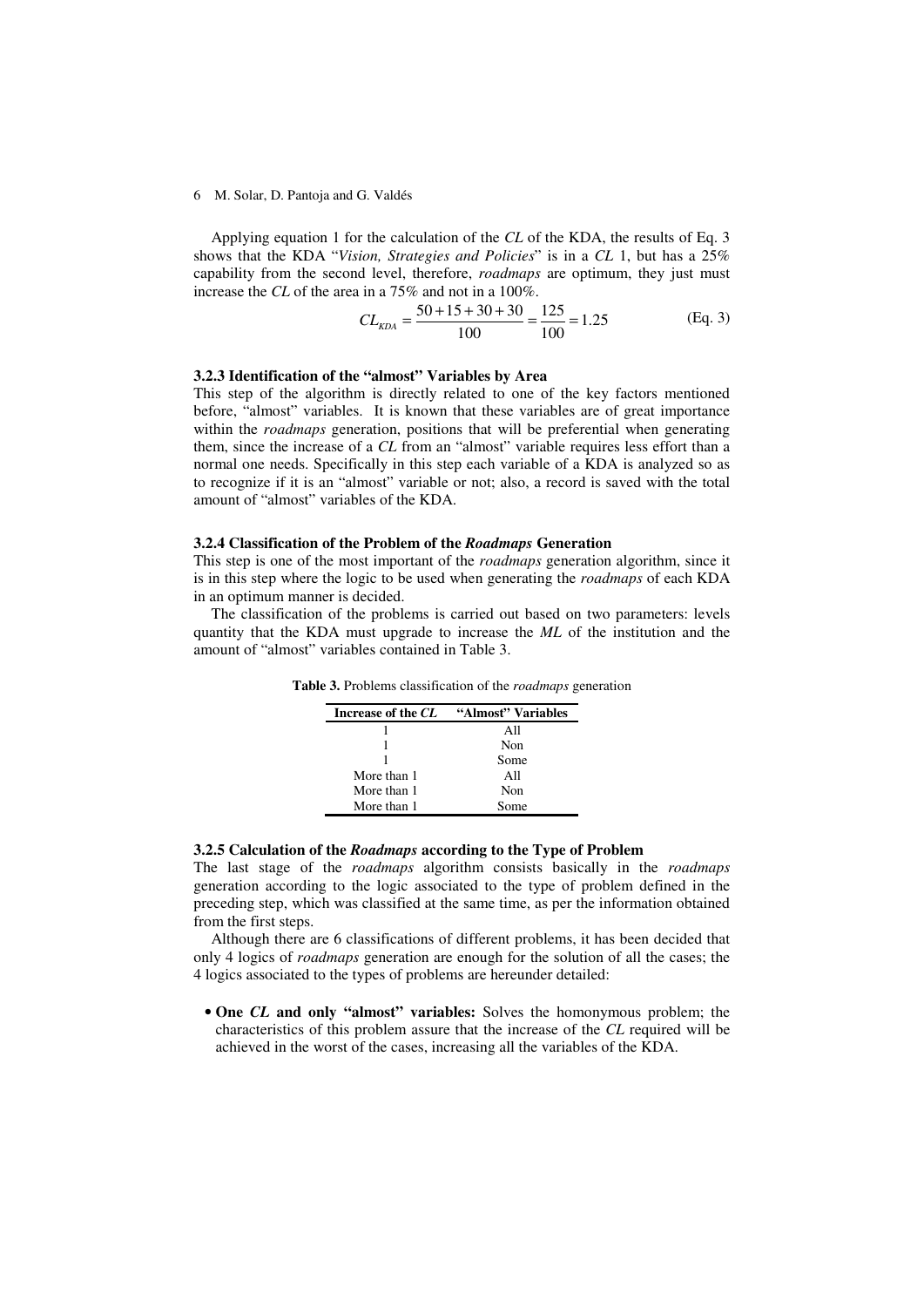Since all the variables are essentially "almost" type, the increase of the *CL* in any of them require the same effort, therefore, as from this point of view no variables priority exist.

 The logic that solves the problem consists of, in first instance identifying the best *CL* contribution of the KDA generated by the increase of a *CL* of one (or more than one) variable that together with the remaining of the *CL* of the KDA could achieve to carry into effect the KDA to the next level. Once detecting what variables will be increased of level, the optimum *roadmaps* will be those that will promote the development of the characteristics of the next *CL* of these variables.

• **One** *CL* **and none "almost" variable:** Solves the homonymous problem, the characteristics of the problem establish that no priority exists between additional variables to the contribution that each one of them provides to the increasing of the *CL* of the KDA.

 The challenge of this problem lies in the fact that no guarantee exists that all the variables can go through the next level (one of those can be in the maximum level), therefore the algorithm must be able to find the best combination of variables (that will produce the highest contribution to the *CL* of the KDA), and *CLs* that each one must increase, so together with the remains of the *CL* of the KDA they will be able to upgrade the KDA to the next level. The optimum *roadmaps* will be assigned to promote the development of the next *CL* of these variables.

• **One or more CLs and some "almost" variables:** Solves the problems "*one CL and an 'almost' variable*" and "*more than one level and some 'almost' variable*". The reason by which a same logic involves these two problems is that to the principal reasoning the amount of *CLs* that the KDA must increase is indifferent because, as the preceding case, it is not possible to assure that all the variables of the KDA could increase the level (any of them could be in its maximum level) so the algorithm must be able to find the best combination of variables (that will produce the biggest contribution to the *CL* of the KDA) and *CLs* that each one must increase, so together with the remaining of the *CL* of the KDA they can achieve to upgrade to the next level the KDA.

Unlike the preceding case, in this one it an additional priority to the contribution that each variable performs exists, and it is present in the "almost" variables, since the increase of levels of these variables, require less demand.

Therefore, the process of generating the *roadmaps* must choose the variables (favoring the "almost" variables and the weight balancing) and the amount of *CL* that each one must increase, that perform the best contribution to the *CL* of the KDA.

• **More than one** *CL***, and none or all of the "almost" variables:** Solves the problem "*more than one CL and not any 'almost' variable*" and "*more than one level, and only 'almost' variables*". The reason by which a same logic involves the two problems is that the characteristics of these two problems are similar, in both cases all of the variables have the same priority (except for the contribution) and the fact that all the variables can upgrade their *CL* is not guaranteed (any of them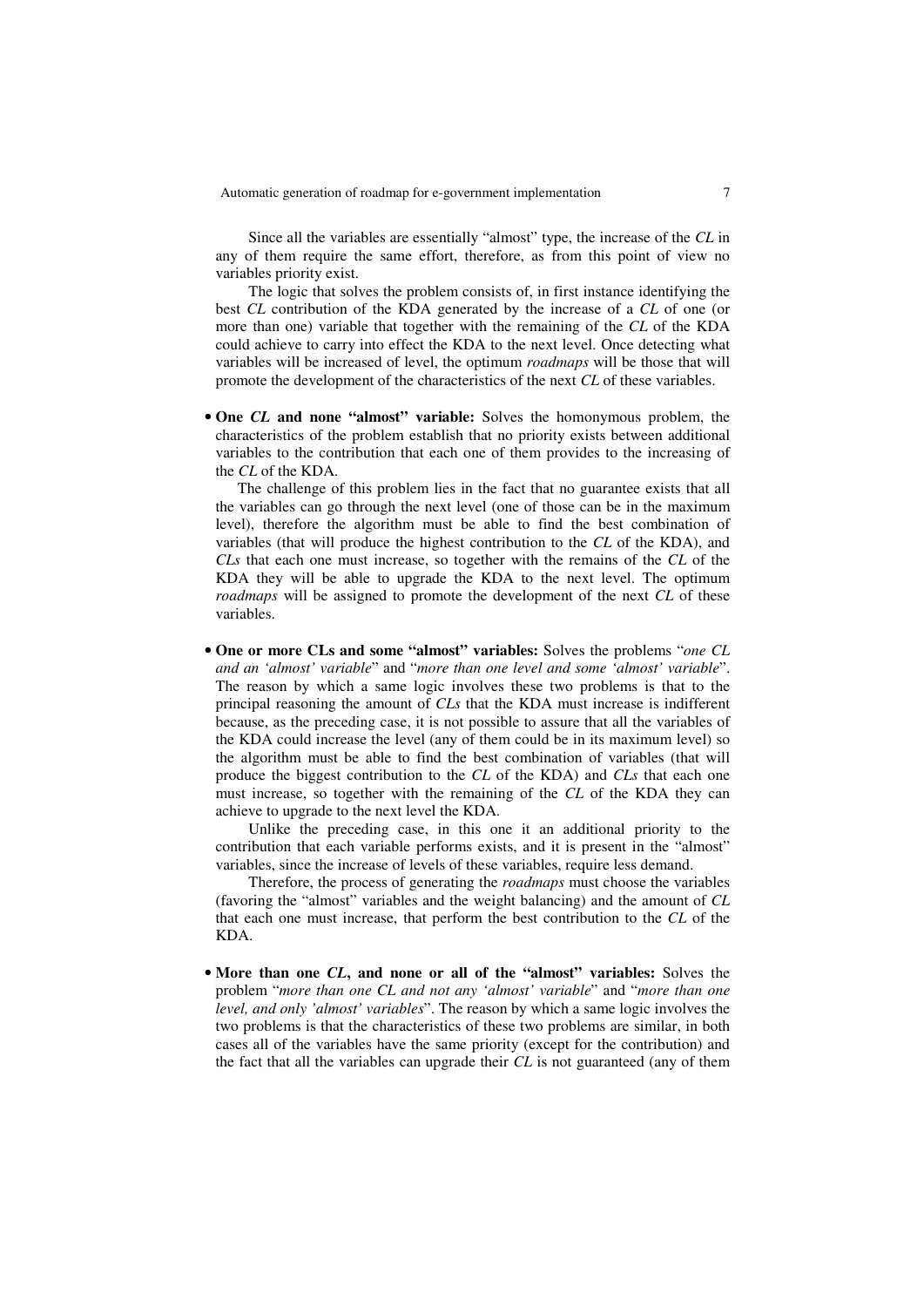can be found in the maximum level). For this reason the *roadmaps* algorithm must be able to find the best combinations of variables (those that will produce the highest contribution to the *CL* of the KDA), and *CLs* that each one must increase, so together with the remaining *CL* of the KDA they can move the KDA to the next level. The optimum *roadmaps* will have to promote the development of the established *CL* characteristics that must be achieved by these variables.

#### **3.3 Implementation of the Automatic** *Roadmaps* **Algorithm**

Implementation of automatic *roadmaps* generation algorithm has been integrated to the web system of the evaluation and diagnosis of the maturity model and ICT use capability in public agencies. In this way, *roadmaps* are instantly established when the questions associated to each variable are answered.

```
Central Algorithm of the Roadmap 
{ 
 bounding_areas ← areas that bound the next ML 
 For each (bounding_areas) 
\left\{ \begin{array}{c} \end{array} \right. CL-KDA ← CL of a KDA 
   cl ← Levels to be incremented in the KDA 
    V_area[] ← List of variables in a KDA sorted by descending weight 
   CL\_dec \leftarrow CL not rounded of the KDA (decimal)
   IF (cl == 1) { 
     For each V_area[] 
       IF (verify_almost(V_area) == true) 
      almost var[] \leftarrow V area
    IF (count(almost\_var[]) == count(V\_area[j])) roadmap ← best_contr_all_almost(V_area[], CL_dec); 
    IF (count(almost\_var[]) == 0) roadmap ← best_contrib_zero_almost(V_area [],CL_dec); 
    IF (0 < \text{count}(\text{almost\_var}[)) < \text{count}(V_\text{area}[)) roadmap ← best_contr_some_almost(V_area[],CL_dec, almost_var[]) 
\rightarrowIF (cl > 1) { 
     For each V_area[] 
       IF (verify_almost(V_area) == true) 
       almost_var[] ← V_area 
    IF \text{(count(d)most\_var)}=-\text{count}(V\_area[))\text{OR}(\text{count(d)most\_var})==0) roadmap ← best_contrib_cero_all_almost_2(V_area[],CL_dec, c_level) 
     IF (0 < count(almost_var[]) < count(V_area[]))
     roadmap ← best_contr_some_almost(V_area[],CL_dec, almost_var[], cl) 
\rightarrow print(roadmap) 
}
```
Automatic calculation of the *roadmaps* is divided in two parts: a central algorithm in charge of the general management and a specific function dedicated to each of the 4 logics described above. Above you can see the central algorithm for the *roadmap* and below one of the 4 functions assigned to manage each of the logics.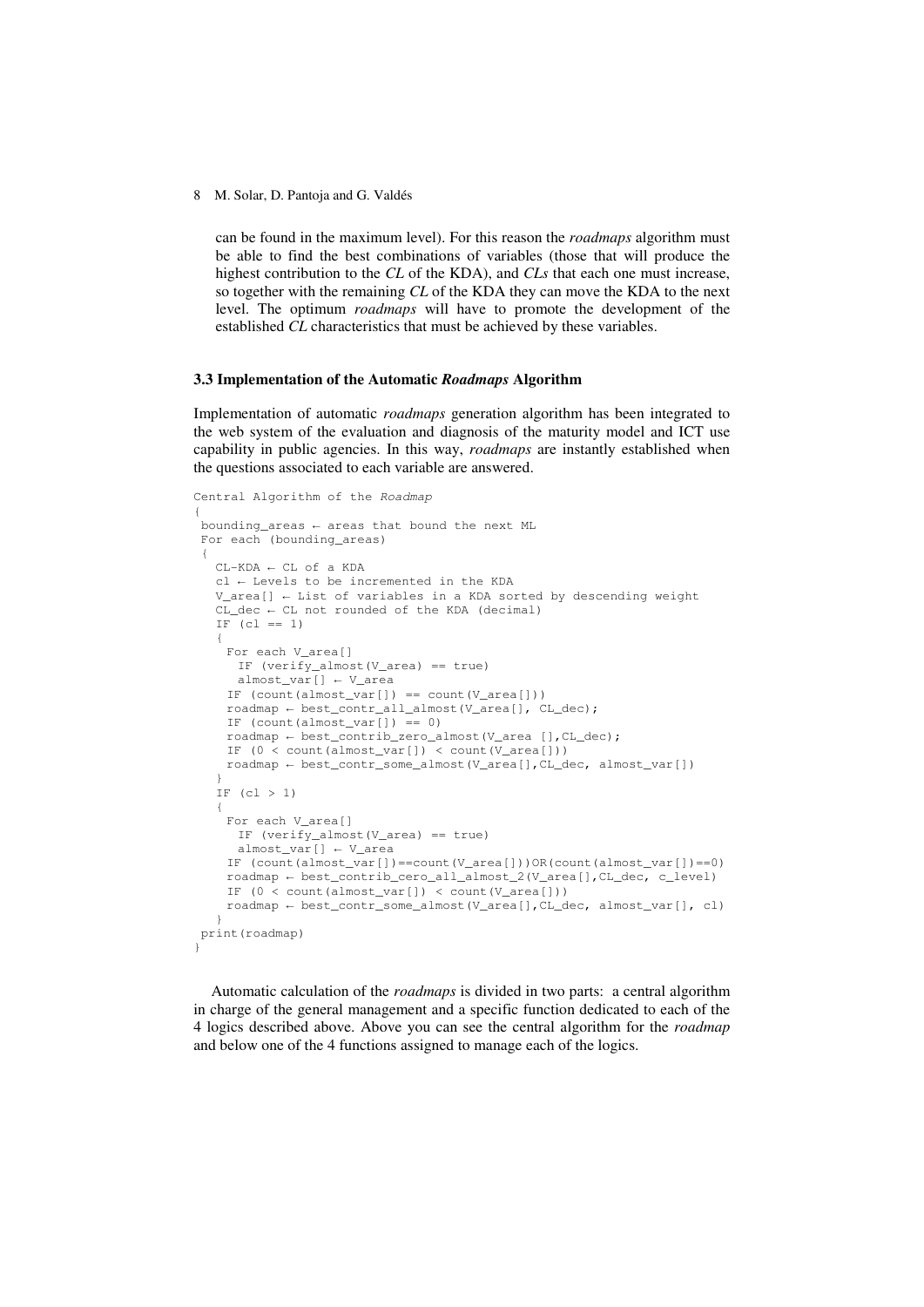#### Automatic generation of roadmap for e-government implementation 9

```
function best_contr_all_almost(V_area, CL_dec) 
{ 
 delta_capacity_necessary ← (floor(CL_dec)+1)-CL_dec 
delta_{comparative} \leftarrow 0 levels_to_rise ← 1 
 for each V_area 
\left\{ \begin{array}{c} \end{array} \right.IF (V_area \rightarrow level_capacity_question < 5)
    { 
      delta_comparative += V_area → weight/100 
      roadmap ← array(levels_to_rise, V_area) 
\rightarrow IF (delta_comparative > delta_capacity_necessary) 
    return roadmap 
 } 
 return 0 
}
```
## **4 Results and Analysis**

The model was applied to a small set of public agencies as a validation mechanism, but in this section we present the results of applying the eGov-MM and its automatic *roadmap* generator tool to one public agency; it describes the main sample characteristics, the results of capability measurement for the sample, and the generated *roadmaps*.

The *ML* obtained by the reported agency was the minimum level (Level 1). This reality priori disagrees with what was observed and expected, so, in order to understand the result obtained, a deeper analysis should be carried on.

#### *CL* **by Area**

The *CLs* of the areas are found mainly in the two first levels. There are areas with a higher *CL* (level 3) that is worth to mention: "Performance management", "Infrastructure and eGov Tools", and "Change management".

These higher capacity levels are mainly possible because the agency has demonstrated that a suitable infrastructure was prepared in order to improve the quality of their services, and that an adequate management and control of the functionaries and of the work they carry on was also considered.

Furthermore, it is remarkable one area that is in a high *CL* (level 4), "Interoperability Practices". This area reflects the agency understanding about the importance of working with other agencies in an integrated manner, and they have also completely assumed the challenge that interoperability brings both, at the institutional and technical level.

#### *CLs* **by Variable**

At variables level reality is similar; the *CLs* are mainly distributed in the two first levels. Those areas that accomplish a higher *CL* are homogeneously supported by the *CL* of their variables.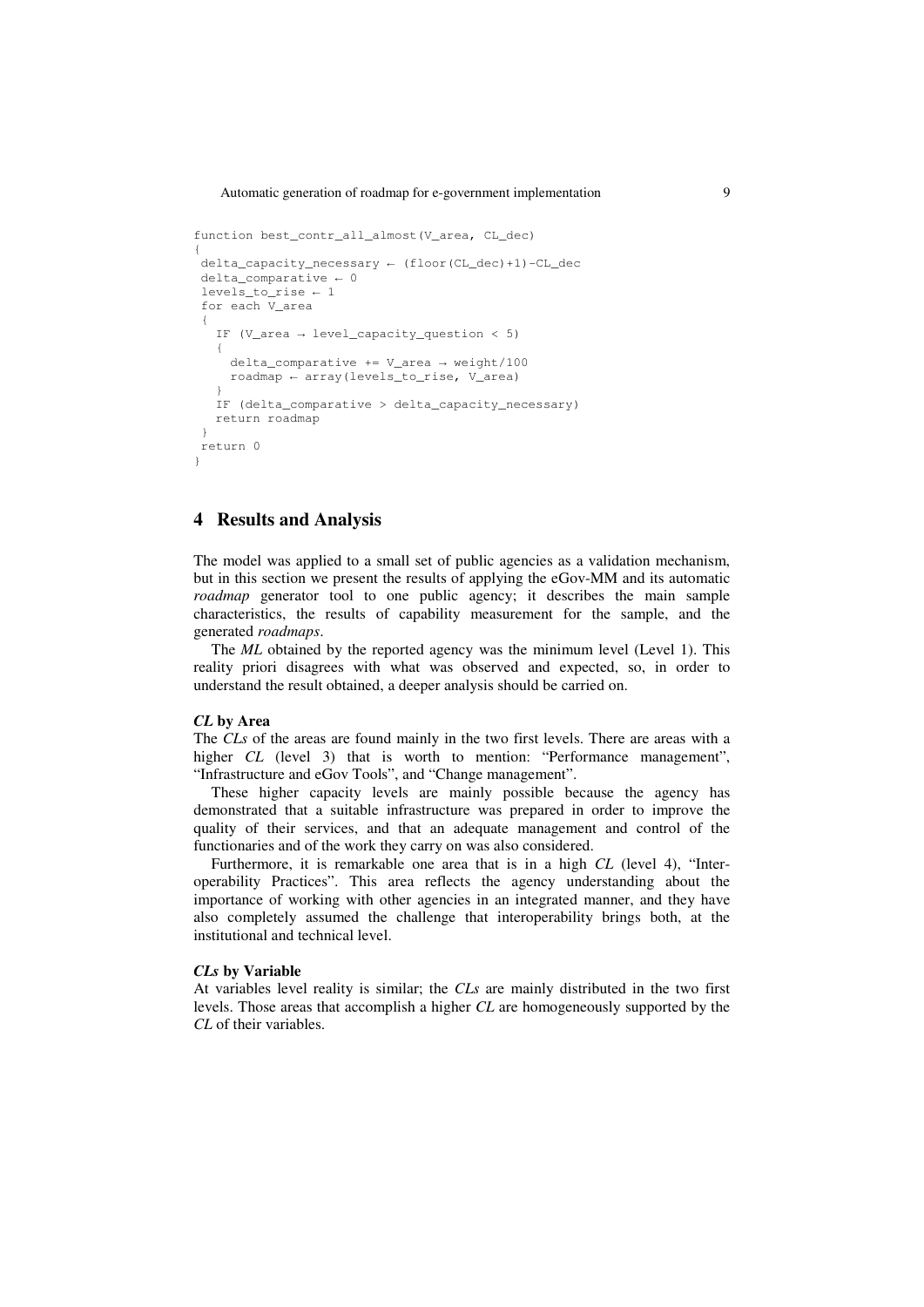It is interesting the case of 3 variables that accomplish the maximum *CL*: "Basis Infrastructure Hardware/Software", "Institutional Interoperability" and "Customers' satisfaction".

In outline it can be observed that the public agency has prepared an adequate interoperability platform to their initiatives of electronic government.

They fully meet with their task of knowing the necessities and requirements of the citizens and have disclosed the importance of counting with interoperability services so as to be related to other agencies and improving the quality and access easiness to the services that the agency offers.

#### *Roadmaps*

As above was mentioned, the calculation of the *ML* depends on a pre-established definition of the *CLs* by area for each real level and the proximity of the following *ML*.

The web system of evaluation and diagnosis of the Maturity Model and Capability of the ICT use in public agencies points out that the organization is in level 1 for 3 KDAs, that is to say, there are 14 KDAs that meet with the *ML* 2, and only 3 that do not.

The 3 KDAs that are bounding the advance to the next *ML* are: "IT Management and Organization", "Regulations Compliance", and "Human Capital".

Also, 2 of these 3 bounding areas are very close to upgrading their *CL*, so moving the agency to the next *ML* is a task almost easy to carry on. Considering that it is only limited by 3 areas, and because 2 of the 3 areas have variables that are at just one step of upgrading to the next *CL*, in consequence, the area is very close to its upgrading to the next *CL*.

*Roadmaps* automatically generated by the system indicate that for the institution to accomplish *ML* 2, it has only to meet with the requirements of Table 4.

|  | Table 4: Roadmap automatically generated |
|--|------------------------------------------|
|--|------------------------------------------|

| IT Management and Organization (amount of levels to increase: 1)                                |
|-------------------------------------------------------------------------------------------------|
| IT Infrastructure Planning (amount of levels to increase: 1)                                    |
| IT Unit is incorporating the IT Infrastructure Planning activities but only to a tactical level |
| IT Unit has developed a documented Infrastructure Plan but it is not consistently applied       |
| Staff of the IT Unit have accomplished the planning skills but not in a structured way          |
| <b>Regulations Compliance (amount of levels to increase: 1)</b>                                 |
| Internal Regulation (amount of levels to increase: 1)                                           |
| The High Board already defined or is analyzing the mechanisms to be endowed of a diffusion      |
| strategy of the internal regulations, to facilitate the eGov initiatives.                       |
| Human Capital (amount of levels to increase: 1)                                                 |
| Management of eGov Competences (amount of levels to increase: 1)                                |
| The model that allows a Management based on the Competences integrates the competences          |
| definitions that the eGov requires for all the roles.                                           |

Regarding the agency, the conclusion is that, although it obtained a minimum *ML* it is very close to accomplishing the next level. Also, according to the *CLs* of the variables and areas obtained by the agency, it is observed that an adequate interoperability platform exists for the development of the ICT use, besides, there is an excellent identification of the citizens' needs, and the new technological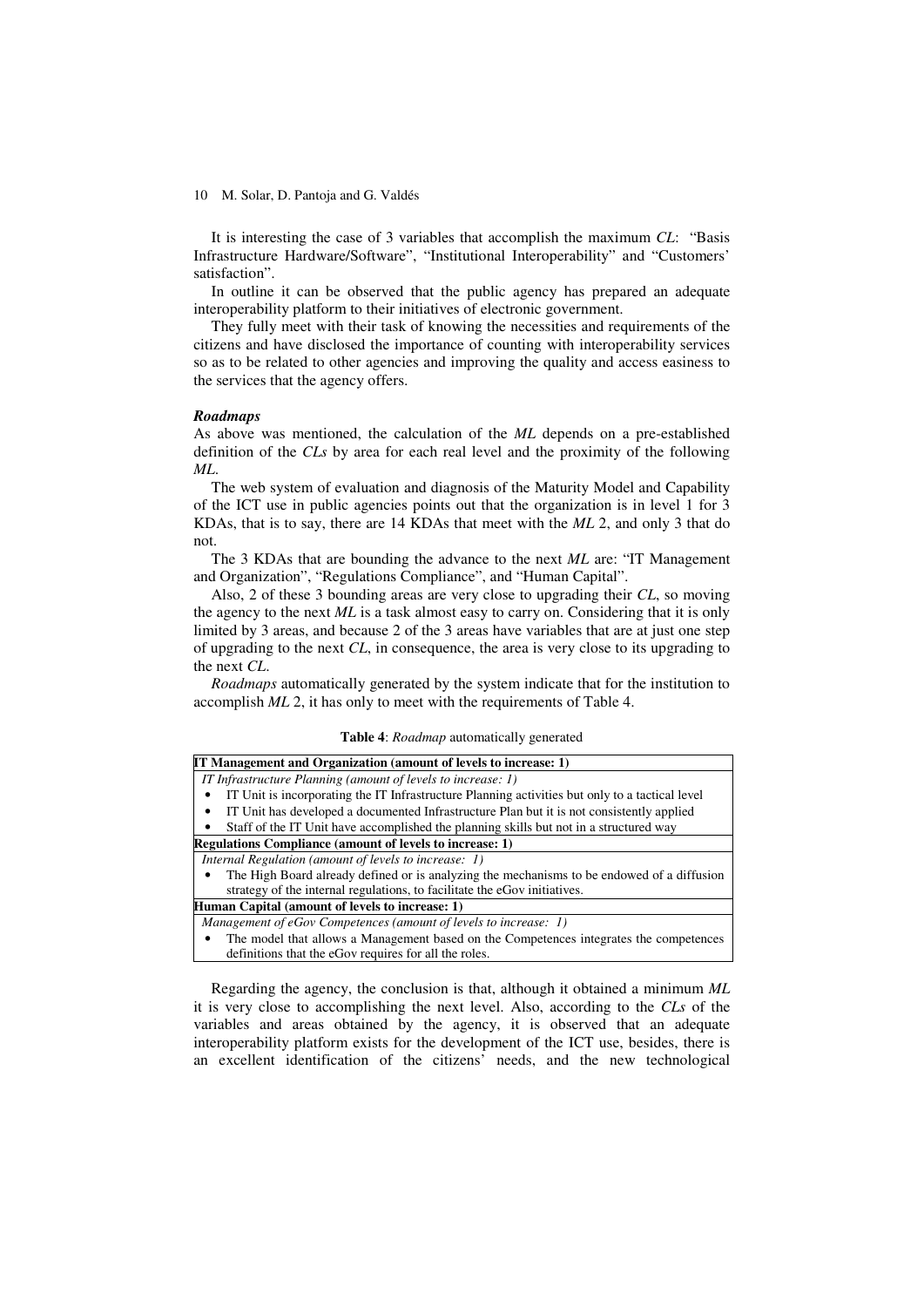developments receive from the high commands the basic minimum necessary support. However, the vision and strategy of the ICT use is limited, no clear planning of the path to follow in the use of them exists. Therefore, generated *roadmap* is in accord with the institution's reality.

## **5 Conclusions**

The information provided by the Maturity Model is useful in taking decisions with respect to the ICT strategy and direction, and is a feedback tool for the institution management which, as a consequence allows the generation of a continuous improving cycle when discovering the areas that are developed according to the institutions' reality and those that do not.

The model not only performs this measuring, but also generates the *roadmaps* necessary to follow, so as to accomplish the next maturity level in the best way. These are automatically generated as soon as changes in measuring are carried on, so it is assured that no efforts or resources are wasted in variables of areas that do not have an impact in the short or medium term within the organization.

*Roadmaps* algorithm was developed to be adapted to any situation that could show up when applying the model to the organization; it goes beyond the detail level of variable to consider also the characteristics of each variable.

In this way it is guaranteed that the generated recommendations are the best in relation to the minimum effort to obtain the maximum level, both in capacity and maturity, but furthermore it should guarantee that the institution will develop itself as a balanced organization in the three areas.

The algorithm works correctly and it is integrated to the application of evaluation and diagnosis of the Maturity Model and Capability of the ICT use in public agencies.

As a future work, it would be interesting to add the possibility of addressing the focus to the *roadmaps* generation, so as to allow that the upgrade through the maturity levels do coincide with short term goals. In this way it would be possible that the model will not only lead institution to a higher maturity level through the shortest path, but will also do it through the shortest path that will meet with the short or medium term targets of the IT strategies put into action by the institution.

Thus, eGov-MM is not only a diagnostic tool, but also a generator of improvement *roadmaps*. Government has a methodological and technological tool to measure status and improvement of eGov implementation by specific public agencies.

## **References**

- 1. Iribarren, M., Concha, G., Valdes, G., Solar, M., Villarroel, M., Gutiérrez, P., and Vásquez, A.: Capability Maturity Framework for e-Government: A Multi-dimensional Model and Assessing Tool. in M.A. Wimmer, H.J Scholl and E. Ferro (Eds.): EGOV 2008, LNCS vol. 5184, 136-147, Springer-Verlag Berlin Heidelberg, (2008).
- 2. Andersen, K.V., Henriksen, Z.H.: E-government Maturity Models: Extension of the Layne and Lee Model. Government Information Quarterly 23, 236-248, (2006).